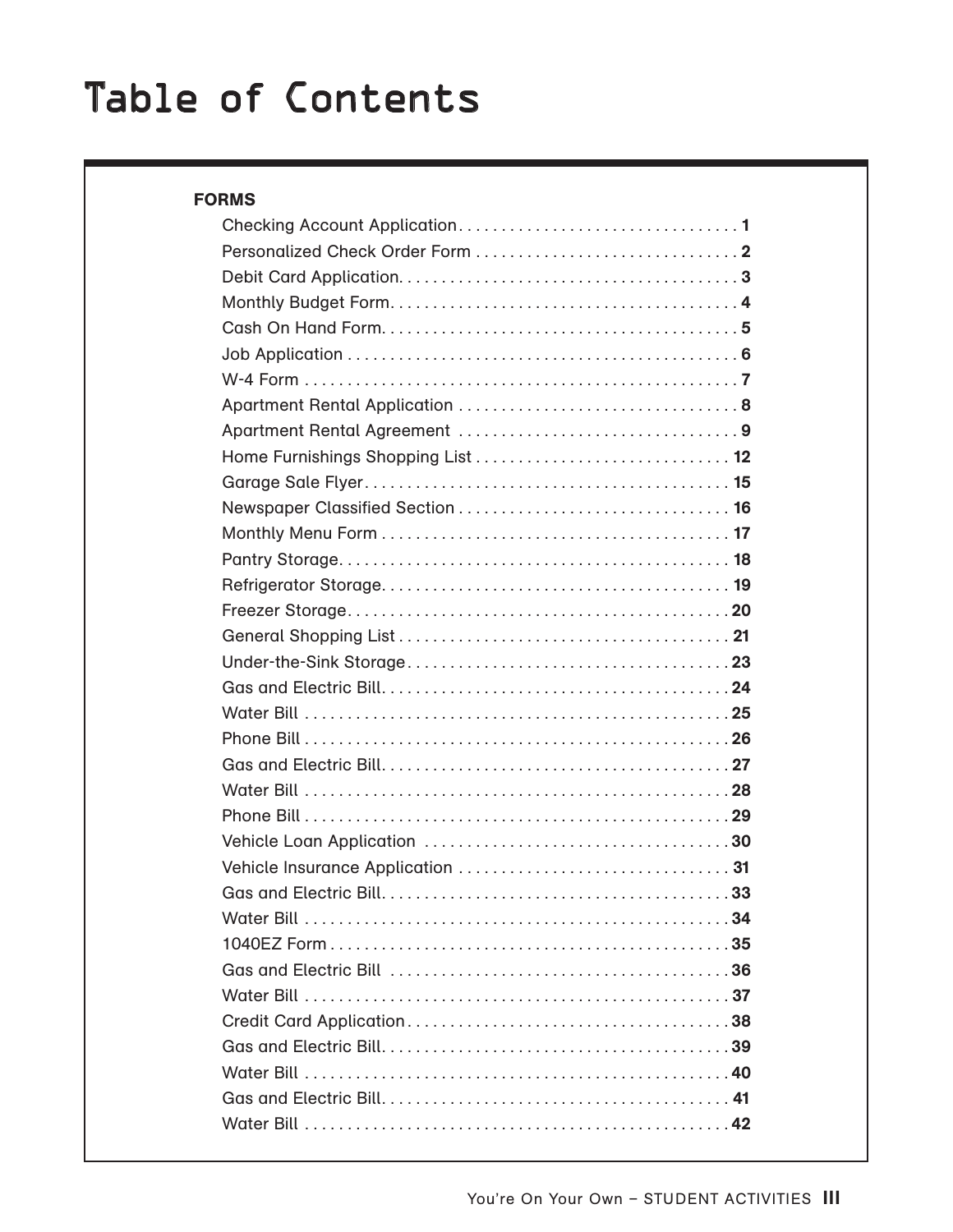### continued

#### ACTIVITY SHEETS

| Activity 2: Opening a Checking Account  44  |
|---------------------------------------------|
|                                             |
|                                             |
| Activity 5: Opening a Savings Account 53    |
|                                             |
| Activity 7: Setting Up a Monthly Budget  56 |
|                                             |
|                                             |
|                                             |
|                                             |
|                                             |
|                                             |
|                                             |
|                                             |
|                                             |
|                                             |
|                                             |
|                                             |
|                                             |
|                                             |
|                                             |
|                                             |
|                                             |
|                                             |
|                                             |
|                                             |
| Activity 28: Second Monthly Budget 87       |
| Activity 29: Electronic Funds Transfer88    |
|                                             |
|                                             |
|                                             |
| Activity 33: Buying Vehicle Insurance99     |
|                                             |
|                                             |
|                                             |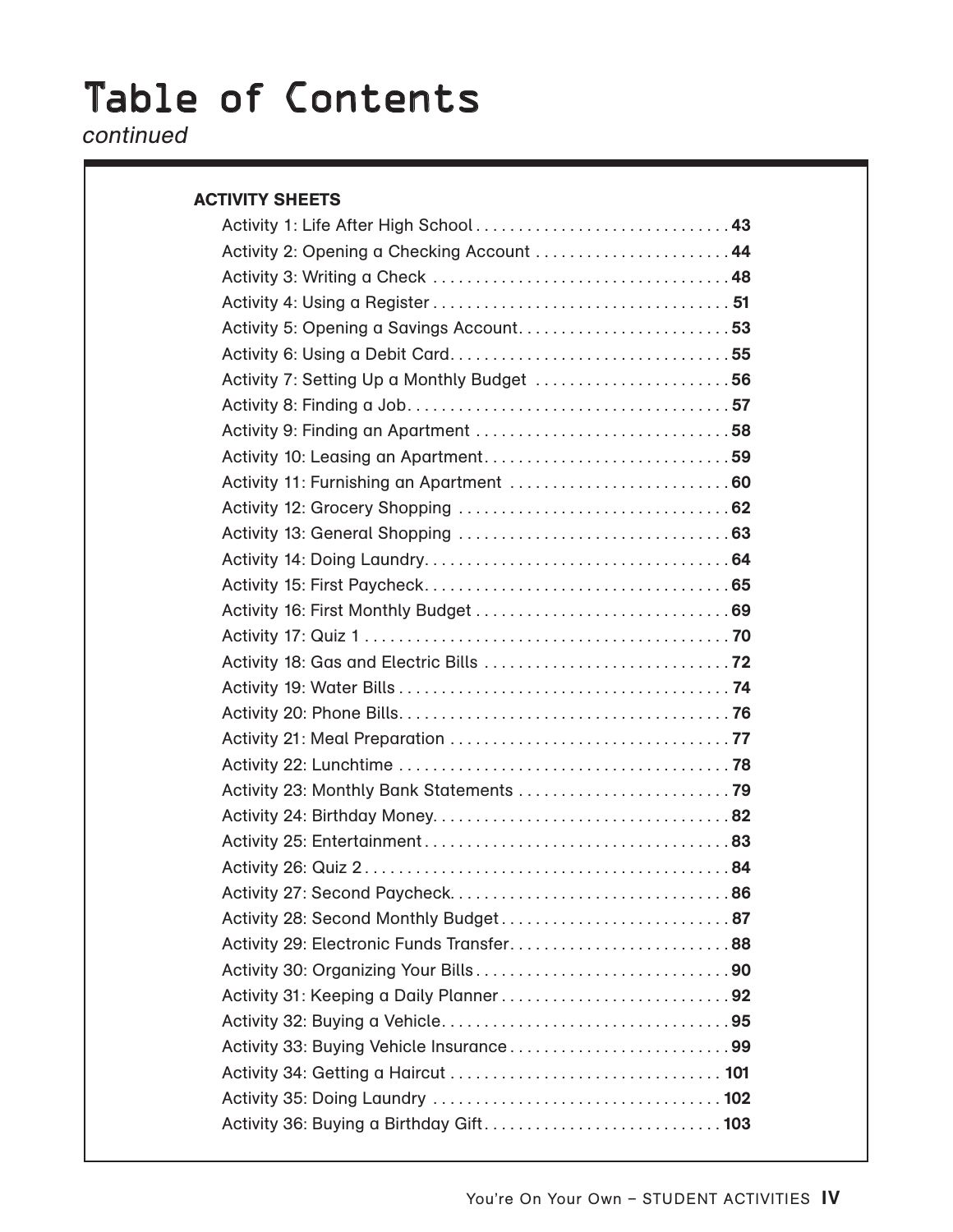continued

| Activity 39: Vehicle Maintenance and Gas  106 |  |
|-----------------------------------------------|--|
| Activity 40: Monthly Bank Statements  107     |  |
|                                               |  |
|                                               |  |
|                                               |  |
|                                               |  |
|                                               |  |
|                                               |  |
|                                               |  |
|                                               |  |
|                                               |  |
| Activity 50: Vehicle Maintenance and Gas  121 |  |
|                                               |  |
|                                               |  |
| Activity 53: Buying New Shoes 124             |  |
|                                               |  |
|                                               |  |
| Activity 56: Understanding Income Tax  127    |  |
|                                               |  |
| Activity 58: Telemarketers and Junk Mail  131 |  |
|                                               |  |
| Activity 60: Monthly Bank Statements  135     |  |
|                                               |  |
|                                               |  |
| Activity 63: Fourth Monthly Budget 139        |  |
| Activity 64: Utility and Phone Bills 140      |  |
| Activity 65: Vehicle Maintenance and Gas  141 |  |
| Activity 66: Time Off From Work  143          |  |
|                                               |  |
| Activity 68: Grocery Shopping  146            |  |
| Activity 69: Buying New Clothes  147          |  |
|                                               |  |
|                                               |  |
|                                               |  |
|                                               |  |
|                                               |  |